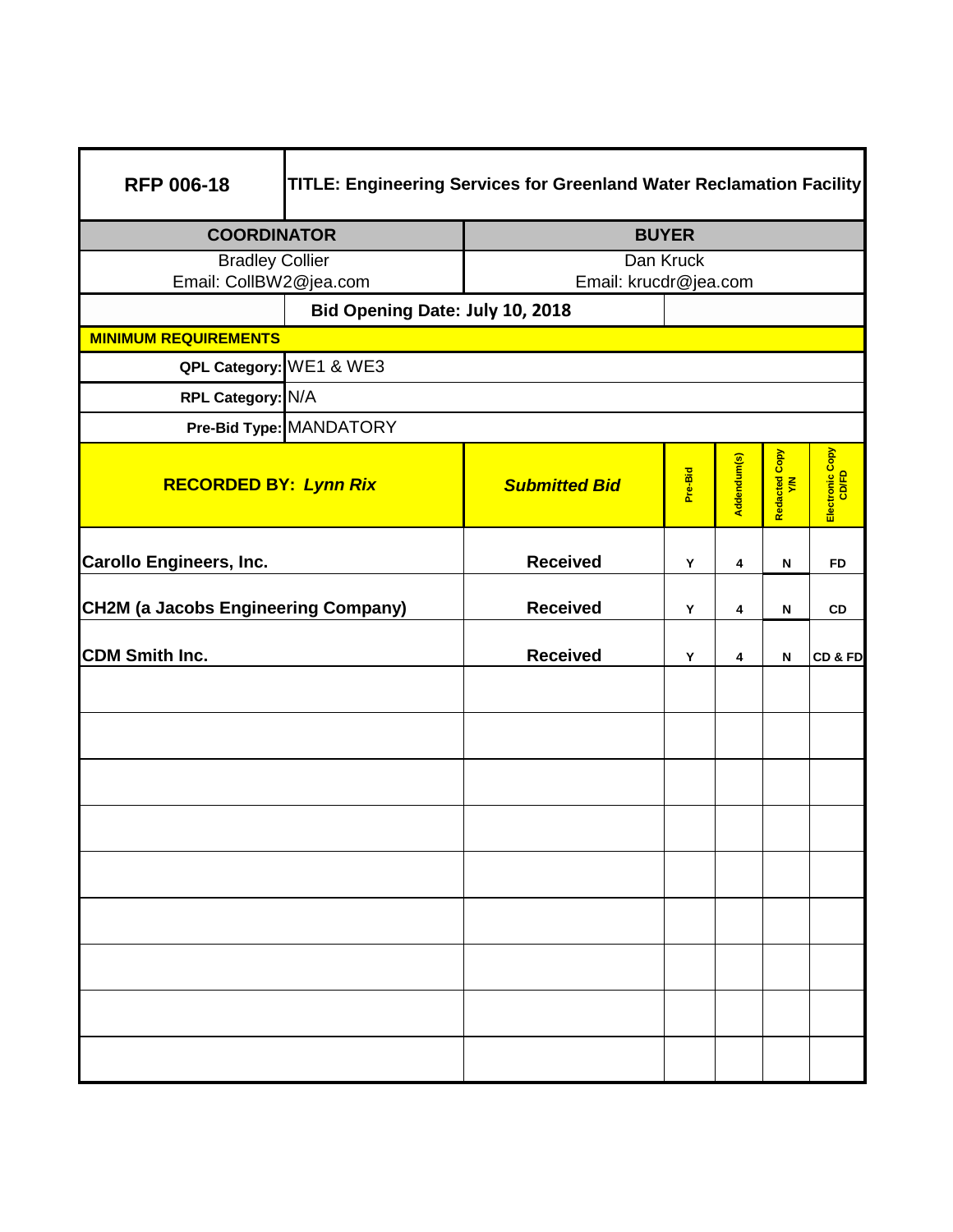| <b>SPEC NO. 089-18</b><br><b>TITLE: Wastewater Odor Control Chemicals for JEA</b> |                      |                       |             |                      |                          |  |  |
|-----------------------------------------------------------------------------------|----------------------|-----------------------|-------------|----------------------|--------------------------|--|--|
| <b>COORDINATOR</b>                                                                | <b>BUYER</b>         |                       |             |                      |                          |  |  |
| Ryan Popko                                                                        | Dan Kruck            |                       |             |                      |                          |  |  |
| Email: popkrr@jea.com<br>Bid Opening Date: July 10, 2018                          |                      | Email: krucdr@jea.com |             |                      |                          |  |  |
| <b>MINIMUM REQUIREMENTS</b>                                                       |                      |                       |             |                      |                          |  |  |
| QPL Category: N/A                                                                 |                      |                       |             |                      |                          |  |  |
| RPL Category: N/A                                                                 |                      |                       |             |                      |                          |  |  |
| Pre-Bid Type: MANDATORY                                                           |                      |                       |             |                      |                          |  |  |
| <b>RECORDED BY: Lynn Rix</b>                                                      | <b>Submitted Bid</b> | Pre-Bid               | Addendum(s) | Redacted Copy<br>Y/N | Electronic Copy<br>CD/FD |  |  |
| U.S. Peroxide, LLC dba USP Technologies                                           | <b>Received</b>      | Y                     | 1           | N                    | <b>CD</b>                |  |  |
|                                                                                   |                      |                       |             |                      |                          |  |  |
|                                                                                   |                      |                       |             |                      |                          |  |  |
|                                                                                   |                      |                       |             |                      |                          |  |  |
|                                                                                   |                      |                       |             |                      |                          |  |  |
|                                                                                   |                      |                       |             |                      |                          |  |  |
|                                                                                   |                      |                       |             |                      |                          |  |  |
|                                                                                   |                      |                       |             |                      |                          |  |  |
|                                                                                   |                      |                       |             |                      |                          |  |  |
|                                                                                   |                      |                       |             |                      |                          |  |  |
|                                                                                   |                      |                       |             |                      |                          |  |  |